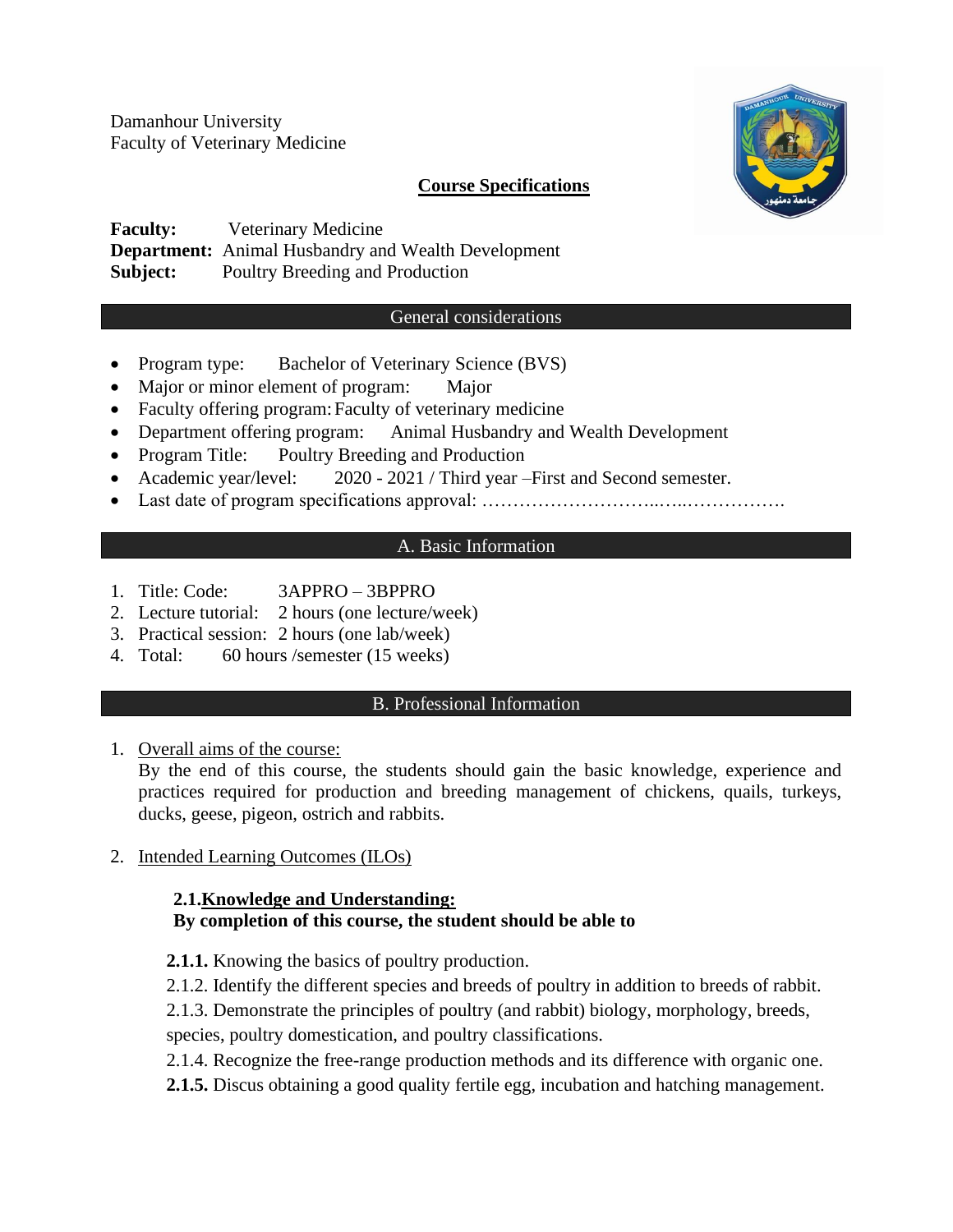**2.1.6.** Recognize the methods of housing, brooding, growing and breeding management of poultry.

2.1.7. Manage poultry and rabbit under field conditions.

**2.1.8.** Write the improvement methods (rabbit breeding programs) for poultry and rabbit.

## **2.2.Intellectual Skills**

# **By the end of this course, the student should be able to**

**2.2.1.** Choose the most suitable species, breed and age for good egg or meat production.

**2.2.2.** Expect the interactions between bird and its surrounding environment on production.

**2.2.3.** Interpret the results of incubation and hatching.

**2.2.4.** Generate a program for fertile egg production.

2.2.5. Choose the appropriate method of brooding and rearing.

2.2.6. Solve unexpected problems in poultry houses or in the hatching department

2.2.7. Organize for applications of modern techniques industry.

2.2.8. Understanding how to select individuals as future parents from the base populations for different poultry categories.

# **2.3.Professional and Practical Skills**

# **By the end of this course, the student should be able to**

2.3.1. Rank hens according to their laying abilities to cull bad layers and keep good ones.

2.3.2. Examine incubators and hatchers for their efficiency and their incubation environments

2.3.3. Install and adjust automatic drinkers, automatic heaters and light timers in poultry houses.

2.3.4. Operate beak trimming using electrical debeakers

- 2.3.5. Calculate flock uniformity
- 2.3.6. Demonstrate feeding and lighting programs for growing birds
- 2.3.7. Analyze quantitative genetic data.

2.3.8. Select future parents for genetic improvement of quantitative traits

# **2.4.General and Transferable Skills**

# **By the end of this course, the student should be able to**

2.4.1. Good judgment the poultry flock.

- 2.4.2. Gather and interpret data about a specified poultry farm.
- 2.4.3. Working in groups to handle and manage of large number of chickens, turkey,

water fowls; quails, pigeons as well as rabbits.

- 2.4.4. Design incubators and hatchers.
- 2.4.5. Works well under different farms environments and stresses.
- 2.4.6. Use all farm apparatuses properly.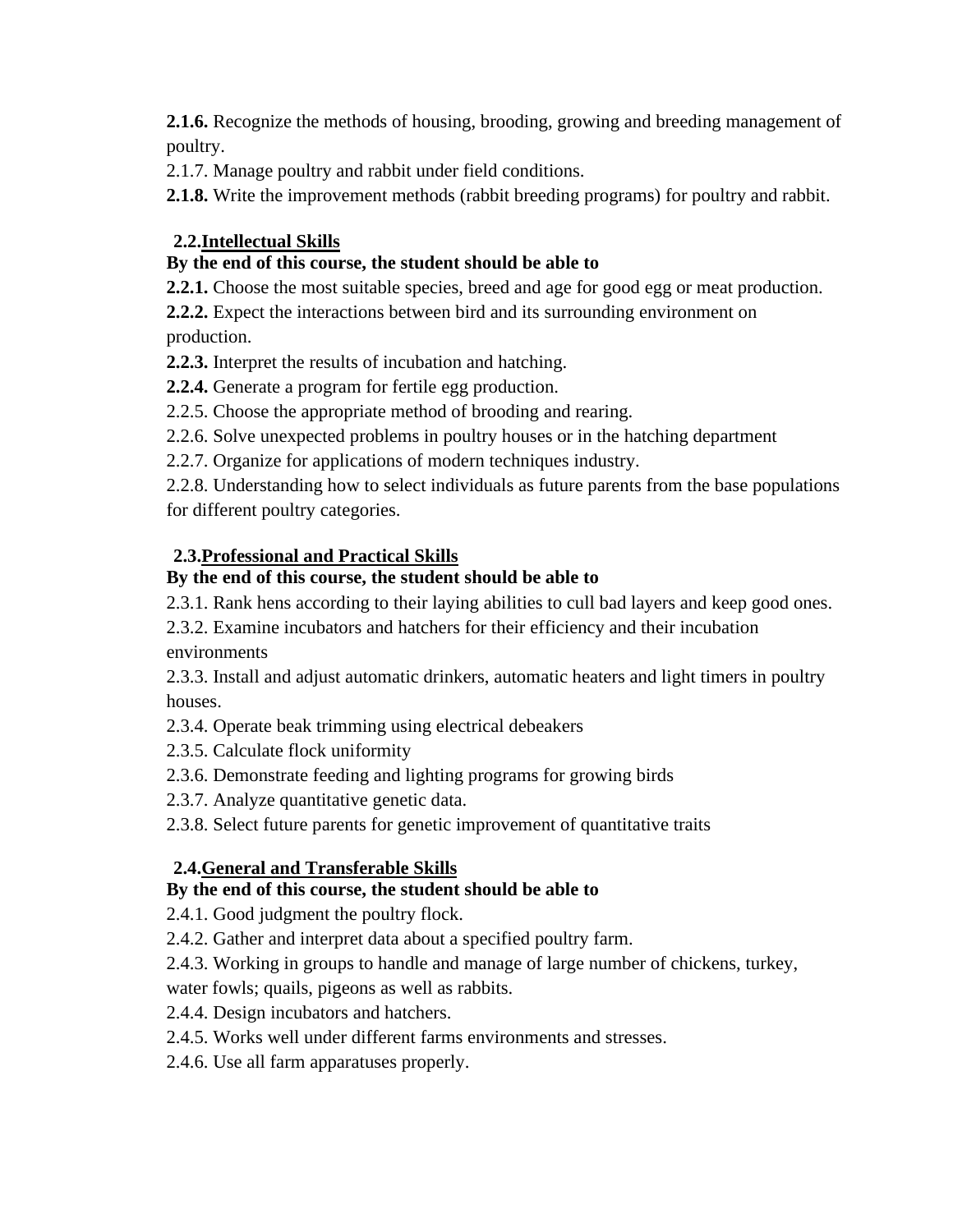# **3. Contents:**

3.1. Lecture contents:

| 1 <sup>st</sup> Semester |                                                                            |                |
|--------------------------|----------------------------------------------------------------------------|----------------|
|                          | <b>Lecture Topics</b>                                                      | hours          |
| 2.                       | 1. Poultry<br>Systems of Poultry Production and organic poultry production | 2              |
| 3.                       |                                                                            | $\overline{2}$ |
| 4.                       | Environmental                                                              | $\overline{2}$ |
| 5.                       |                                                                            | $\overline{2}$ |
| 6.                       | Obtaining a Good Quality Egg for                                           | $\overline{2}$ |
| 7.                       | Artificial                                                                 | $\overline{2}$ |
|                          | 8. Brooding                                                                | $\overline{2}$ |
|                          | 9. Chick Quality, Placement and                                            | $\overline{2}$ |
|                          |                                                                            | $\overline{2}$ |
|                          | 11. Management of Growing                                                  | 2              |
|                          | 12. Lighting as a poultry management                                       | $\overline{2}$ |
|                          | 13. Management of                                                          | 2              |
|                          | 14. Breeder                                                                | $\overline{2}$ |
|                          | 15. Evaluating Egg Production                                              | $\overline{2}$ |
|                          |                                                                            | $\overline{2}$ |
|                          | <b>Total</b>                                                               | <b>30 hrs</b>  |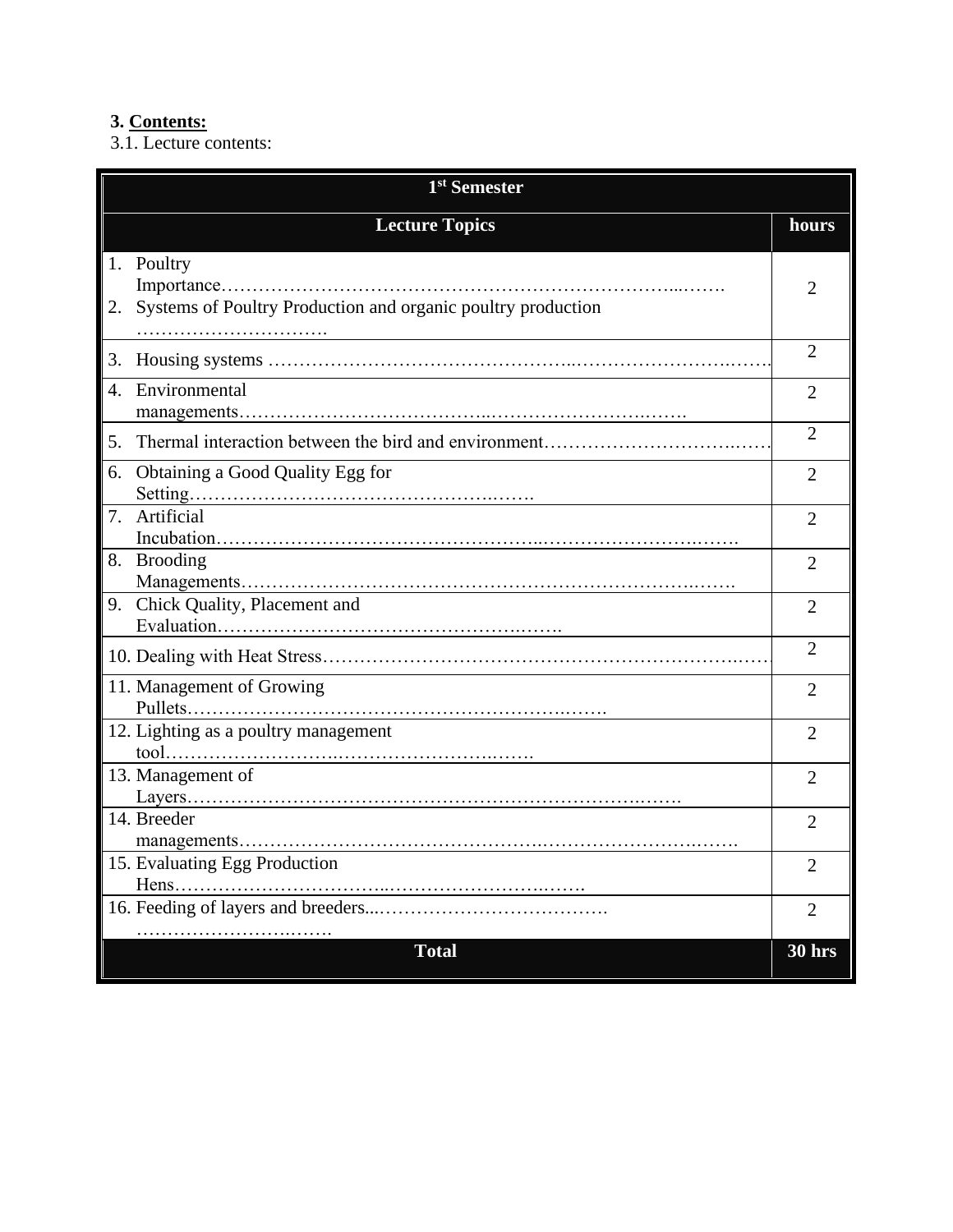| $2nd$ Semester                |                |  |
|-------------------------------|----------------|--|
| <b>Lecture Topics</b>         | hour<br>S      |  |
| 1. Poultry Breeding           |                |  |
|                               | 2              |  |
|                               | $\overline{2}$ |  |
|                               | $\overline{2}$ |  |
| $\mathcal{A}$                 | $\overline{2}$ |  |
| $5-$                          | 6              |  |
| <b>17. Poultry Production</b> | $\overline{2}$ |  |
|                               | $\overline{2}$ |  |
|                               | $\overline{2}$ |  |
| $3-$                          | $\overline{2}$ |  |
| $4-$                          | $\overline{2}$ |  |
| 5-                            | $\overline{2}$ |  |
| $6-$                          | $\overline{2}$ |  |
|                               | $\overline{2}$ |  |
| <b>Total</b>                  | 30<br>hrs      |  |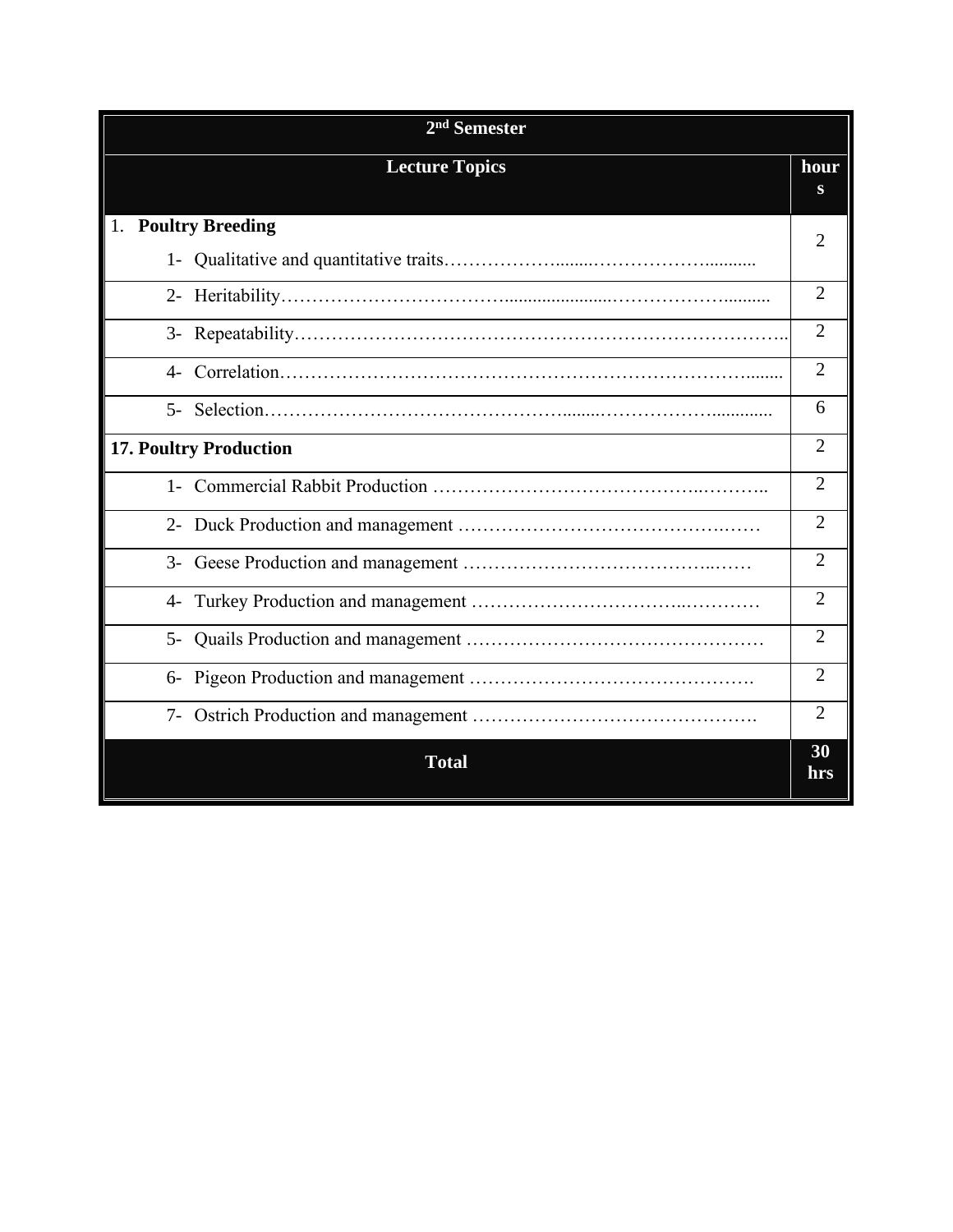### 3.2. Practical contents:

| 1 <sup>st</sup> Semester             |                             |  |
|--------------------------------------|-----------------------------|--|
| <b>Practical Topics</b>              | hours                       |  |
| 1. Poultry                           | 2                           |  |
| 2.                                   | $\overline{2}$              |  |
| 3.<br>Commercial                     | $\mathfrak{D}$              |  |
| Egyptian<br>4.                       | $\overline{2}$              |  |
| Chicken<br>5.                        | $\overline{2}$              |  |
| 6.<br>Embryology of the              | $\overline{2}$              |  |
| 7.                                   | $\overline{2}$              |  |
| 8.<br>Sexing of the day old          | $\mathcal{D}_{\mathcal{L}}$ |  |
| Operations during the brooding<br>9. | $\overline{2}$              |  |
| 10. Cannibalism                      | $\overline{2}$              |  |
|                                      | $\overline{2}$              |  |
|                                      | 8                           |  |
| <b>Total</b>                         | 30 hrs                      |  |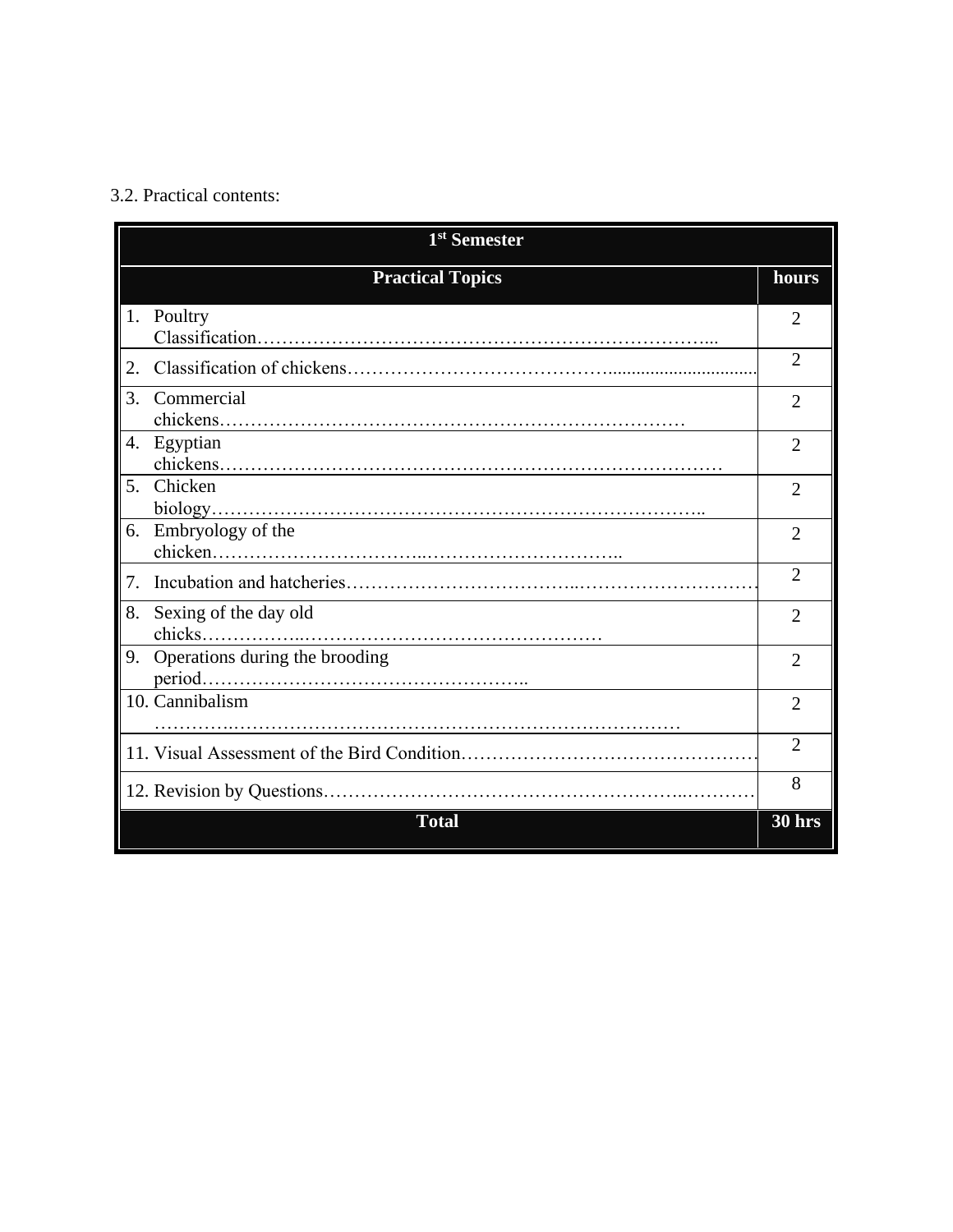| $2nd$ Semester                                      |                |  |  |
|-----------------------------------------------------|----------------|--|--|
| <b>Practical Topics</b>                             | hours          |  |  |
| <b>Poultry Breeding</b><br>I.                       |                |  |  |
|                                                     | $\overline{2}$ |  |  |
|                                                     | $\overline{A}$ |  |  |
| 3- Discussion and solving problems on repeatability | $\overline{2}$ |  |  |
|                                                     | $\overline{4}$ |  |  |
|                                                     | $\overline{A}$ |  |  |
| <b>II. Poultry Production</b>                       |                |  |  |
|                                                     | $\overline{2}$ |  |  |
|                                                     | $\overline{2}$ |  |  |
|                                                     | $\overline{2}$ |  |  |
|                                                     | $\overline{2}$ |  |  |
|                                                     | $\overline{2}$ |  |  |
|                                                     | $\overline{2}$ |  |  |
|                                                     | $\overline{2}$ |  |  |
| <b>Total</b>                                        | 30 hrs         |  |  |

4. Teaching and Learning Methods:

4.1 Lectures with the help of data show and power point slide show and movies or flash show

- 4.2 Discussions and Class activities
- 4.3 Small poultry farm project models training and hatchers training
- 4.4 Internet data collection and within class discussions
- 4.5 Seminars by student groups
- 4.6 Farm visits and feedback discussions
- 5. Student Assessment:

#### **5.1 Assessment Methods:**

- a. Mid and final term written examination to assess knowledge and understanding
- b. Periodical semester activities to assess general and transferable skills.
- c. Practical examination to assess professional and practical skills.
- d. Oral examination to assess intellectual skills, understanding of topics and ways of thinking in resolving problems.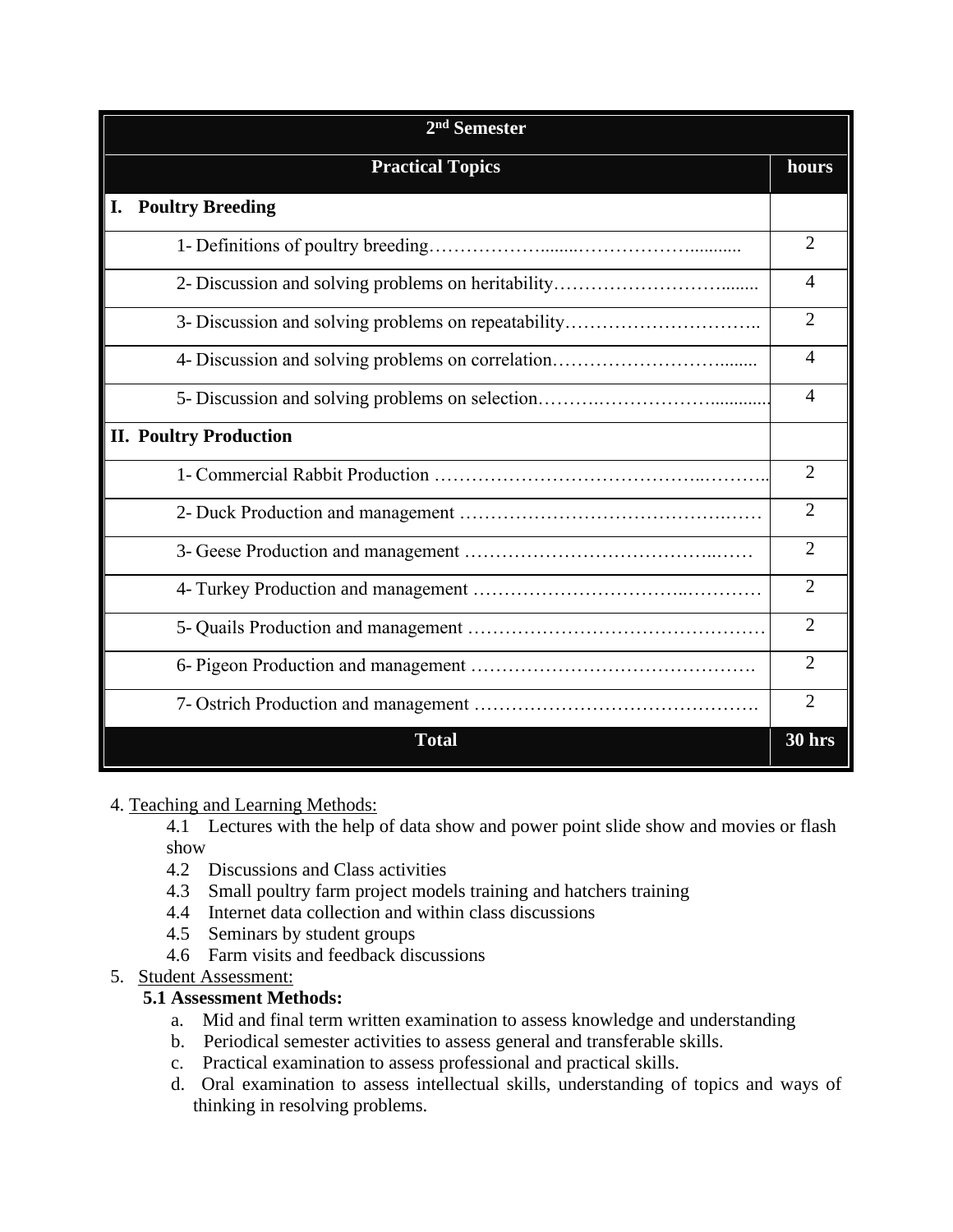### **5.2 Assessment Schedule:**

| d. Assessment 1: Final examination (Written) $\dots \dots \dots \dots \dots \dots \dots \dots \dots \dots \dots \dots 15^{th}$ week |  |
|-------------------------------------------------------------------------------------------------------------------------------------|--|

### **5.3 Weighting of Assessments:**

| a. Semester formative work: |  |
|-----------------------------|--|
|                             |  |
|                             |  |
| b. Final-term examination:  |  |
|                             |  |
|                             |  |
|                             |  |
|                             |  |
|                             |  |

### 6. List of References:

- 6.1 Courses Notes (Lecture and practical notes): Poultry Breeding and Production Part I **Dr. Mohamed Abd El-Naby El-Edel.**
- 6.2 Essential Text Books:
	- − **Poultry Science and Production. 1985**. R.E. Moreng and J.S. Avens. Reston Publ. Co., Inc., Reston, VA.
	- − **Poultry Production.1990**. R.E. Austic and M.C. Nesheim. Lea & Febiger, Philad. P.A.
	- − **Poultry production in hot climates. (2008).** j. D. Nuhad. Library of Congress Cataloging In Publication Data

### 6.3 Recommended Books:

- − **Commercial Chicken Production Manual**. North, M.O. 1978. Second Edition. AVI Publishing Company, West Port. Connecticut
- − **Poultry Breeding and Genetics (1990)**. Crawford R.D. El-Sevier Science Pub., B.V.
- − **Good practices in planning and management of integrated commercial poultry production in South Asia. (2003).** R.Prabakaran. FAO. Animal Production and Health. Paper 159.
- − **Poultry production in hot climates. (Second Edition).** Nuhad j. D. 2008.
- 6.4 Recommended journals
	- − Egyptian poultry science
	- − Poultry science (national)
	- − British poultry science
	- − World poultry science
- 6.4 Web Site

Web sites related to the program contents

- [http://en.wikipedia.org/wiki/Main\\_Page](http://en.wikipedia.org/wiki/Main_Page)
- [www.rabbitnutrition.com](http://www.rabbitnutrition.com/)
- [http://www.eznc.org/DataRoot/docs/Ratitestandard2.](http://www.eznc.org/DataRoot/docs/Ratitestandard2)